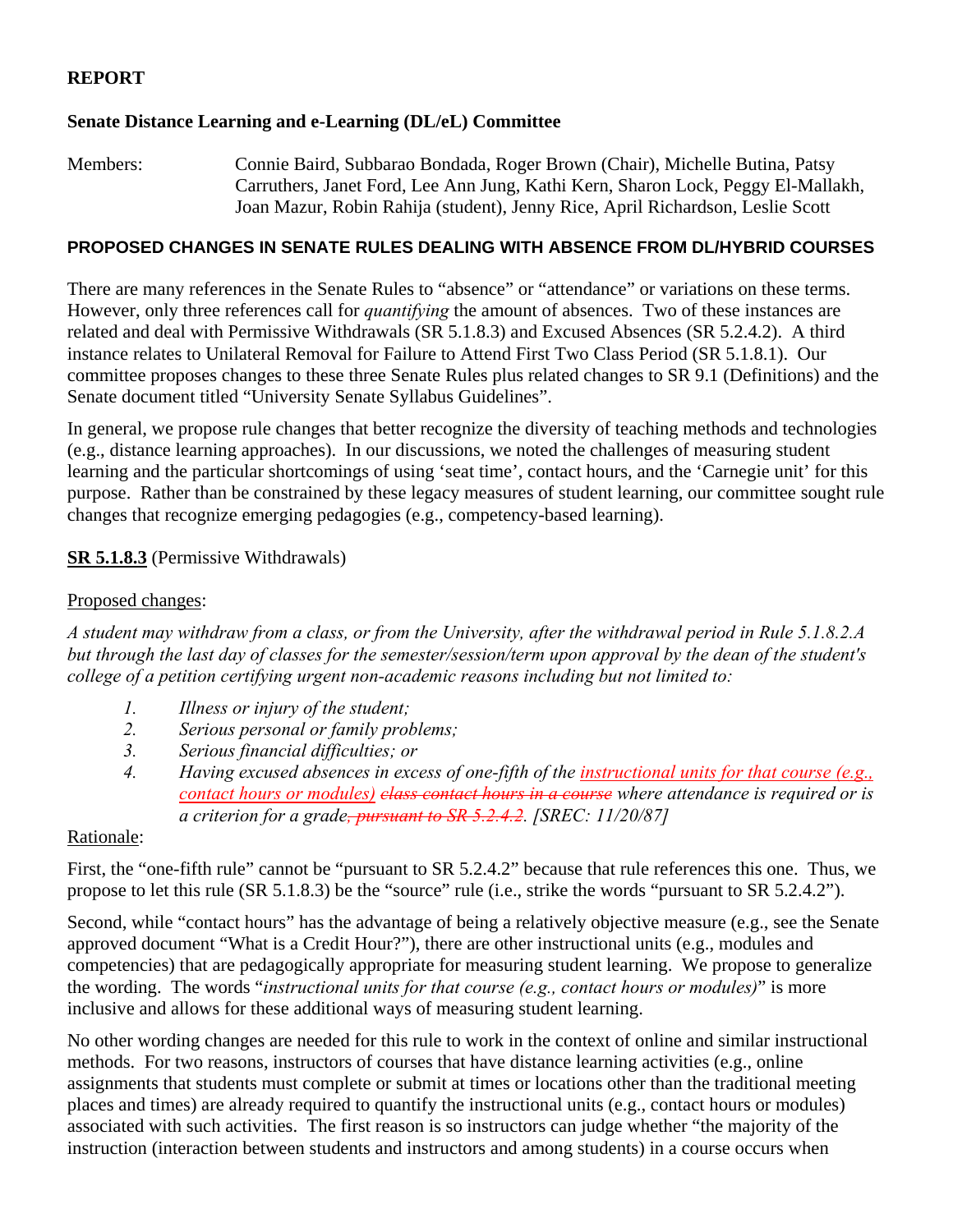students and instructors are not in the same place" (SACS definition of distance learning). The second reason is so instructors can determine the appropriate number of credit hours for the course. The Senate approved definition of a credit hour is specified in the document "What is a Credit Hour" (i.e., "how much contact time and other effort should be used to determine the equivalent of one credit hour"). This document says that contact time in a DL course is a sum of "student engaged learning time (excluding homework)... devoted to instruction, online tutorials, discussion, student presentations, and other methods."

While instructors should already know how instructional units (e.g., contact hours or modules) align with their online course activities, those associations may not be well known or transparent to students. For this reason, our committee makes the following related proposal:

We propose changing the wording of two items on the Senate approved document titled "University Senate Syllabus Guidelines". The first proposed change applies to the fourth box under "General Course Information":

Proposed changes:

 *Scheduled meeting day(s), time and place.* 

 *Tentative course schedule that clarifies topics, specifies assignment due dates, examination date(s).* 

 *The number of course meetings including days, times, and locations (e.g., MWF, 9:00 - 9:50 in POT 123) or specify the number of instructional units (e.g., 40 contact hours or 8 modules) including delivery methods and locations (e.g., asynchronously via the Internet)* 

 *Planned alignment between the course meetings or instructional units, the course topics, and the course due dates for assignments and exams.* 

# **SR 5.2.4.2** (Excused Absences)

Proposed changes:

*A student shall not be penalized for an excused absence.* 

…

If an attendance policy is not stated in the course syllabus and attendance is not a criterion for a grade in the *course, then the Instructor of Record shall not take any account of a student's excused or unexcused absences from class when assigning a grade. [US: 2/8/16]* 

*If the course syllabus defines either policies that require class attendance or a grade standard that determines a student's grade based in part on <del>class</del> attendance, the following rule interpretation applies:* 

*Excused Absences: If a student has excused absences in excess of one-fifth of the instructional units (e.g., contact hours or modules) class contact hours for that course, the student shall have the right to petition for a "W" as a Permissive Withdrawal (SR 5.1.8.3), or the Instructor of Record may award an "I" for the course if the student declines to petition for a "W" [US: 2/9/87; SREC: 11/20/87: US: 2/8/16].* 

*Unexcused Absences: The Instructor of Record shall define any course policy relating to unexcused absences in the course syllabus. If a policy is not stated in the course syllabus or the policy does not allow for a penalty to the student, the Instructor of Record shall not penalize the student for any unexcused absences. [US: 2/8/16]* 

# Rationale:

First, we propose to remove two references to "class" attendance since attendance for online activities does not require physical presence in a classroom.